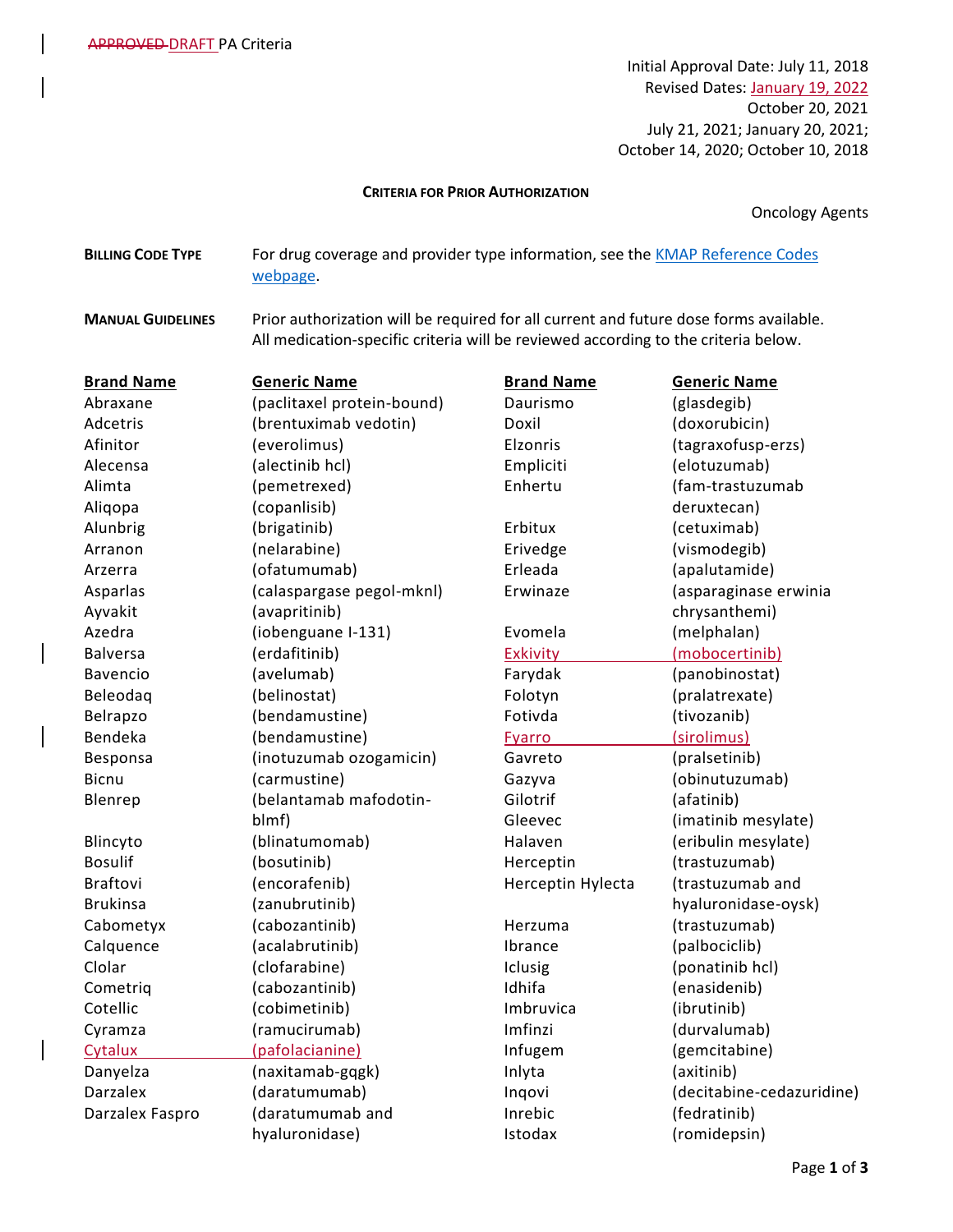| <b>Brand Name</b> | <b>Generic Name</b>       | <b>Brand Name</b> | <b>Generic Name</b>     |
|-------------------|---------------------------|-------------------|-------------------------|
| Ixempra           | (ixabepilone)             | Portrazza         | (necitumumab)           |
| Jakafi            | (ruxolitinib phosphate)   | Poteligeo         | (mogamulizumab-kpkc)    |
| Jelmyto           | (mitomycin pyelocalyceal) | Provenge          | (sipuleucel-T)          |
| <b>Jemperli</b>   | (dostarlimab)             | Qinlock           | (ripretinib)            |
| Jevtana           | (cabazitaxel)             | Retevmo           | (selpercatinib)         |
| Kadcyla           | (ado-trastuzumab)         | Revlimid          | (lenalidomide)          |
| Kanjinti          | (trastuzumab)             | Riabni            | (rituximab)             |
| Keytruda          | (pembrolizumab)           | Rituxan           | (rituximab)             |
| Khapzory          | (levoleucovorin)          | Rituxan Hycela    | (rituximab and          |
| Kisqali           | (ribociclib)              |                   | hyaluronidase human)    |
| Kisqali Femara    | (ribociclib-letrozole)    | Rozlytrek         | (entrectinib)           |
| Kyprolis          | (carfilzomib)             | Rubraca           | (rucaparib)             |
| Lartruvo          | (olaratumab)              | Ruxience          | (rituximab)             |
| Lenvima           | (lenvatinib)              | Rybrevant         | (amivantamab)           |
| Libtayo           | (cemiplimab-rwlc)         | Rydapt            | (midostaurin)           |
| Lonsurf           | (trifluridine-tipiracil)  | Rylaze            | (asparaginase erwinia   |
| Lorbrena          | (lorlatinib)              |                   | chrysanthemi,           |
| Lumoxiti          | (moxetumomab              |                   | recombinant)            |
|                   | pasudotox)                | Sarclisa          | (isatuximab-irfc)       |
| Lumakras          | (sotorasib)               | <b>Scemblix</b>   | (asciminib)             |
| Lutathera         | (lutetium)                | Somatuline Depot  | (lanreotide)            |
| Lynparza          | (olaparib)                | Sprycel           | (dasatinib)             |
| Margenza          | (margetuximab-cmkb)       | Stivarga          | (regorafenib)           |
| Marqibo           | (vincristine)             | Sutent            | (sunitinib malate)      |
| Matulane          | (procarbazine)            | Synribo           | (omacetaxine)           |
| Mekinist          | (trametinib)              | Tabrecta          | (capmatinib)            |
| Mektovi           | (binimetinib)             | Tafinlar          | (dabrafenib)            |
| Monjuvi           | (tafasitamab-cxix)        | Tagrisso          | (osimertinib)           |
| Mvasi             | (bevacizumab-awwb)        | Talzenna          | (talazoparib tosylate)  |
| Nerlynx           | (neratinib maleate)       | Tarceva           | (erlotinib)             |
| Nexavar           | (sorafenib tosylate)      | <b>Tasigna</b>    | (nilotinib hcl)         |
| Ninlaro           | (ixazomib)                | Tazverik          | (tazemetostat)          |
| Nubeqa            | (darolutamide)            | Tecentriq         | (atezolizumab)          |
| Ogivri            | (trastuzumab)             | Tepmetko          | (tepotinib)             |
| Oncaspar          | (pegaspargase)            | Tibsovo           | (ivosidenib)            |
| Onivyde           | (irinotecan liposome)     | Tivdak            | (tisotumab vedotin)     |
| Ontruzant         | (trastuzumab)             | Trazimera         | (trastuzumab)           |
| Onureg            | (azacitidine)             | Treanda           | (bendamustine)          |
| Opdivo            | (nivolumab)               | Trelstar          | (triptorelin)           |
| Orgovyx           | (relugolix)               | Trodelvy          | (sacituzumab govitecan) |
| Padcev            | (enfortumab vedotin)      | Truseltig         | (infigratinib)          |
| Pemazyre          | (pemigatinib)             | Truxima           | (rituximab)             |
| Pemfexy           | (pemetrexed)              | Tukysa            | (tucatinib)             |
| Pepaxto           | (melphalan flufenamide)   | Turalio           | (pexidartinib hcl)      |
| Perjeta           | (pertuzumab)              | Tykerb            | (lapatinib ditosylate)  |
| Phesgo            | Pertuzumab, trastuzumab   | Ukoniq            | (umbralisib)            |
|                   | and hyaluronidase-zzxf)   | Unituxin          | (dinutuximab)           |
| Photofrin         | (porfimer sodium)         | Valstar           | (valrubicin)            |
| Piqray            | (alpelisib)               | Vectibix          | (panitumumab)           |
| Polivy            | (polatuzumab vedotin-     | Velcade           | (bortezomib)            |
|                   | piiq)                     | Venclexta         | (venetoclax)            |
| Pomalyst          | (pomalidomide)            | Verzenio          | (abemaciclib)           |

 $\overline{\phantom{a}}$ 

 $\overline{\phantom{a}}$